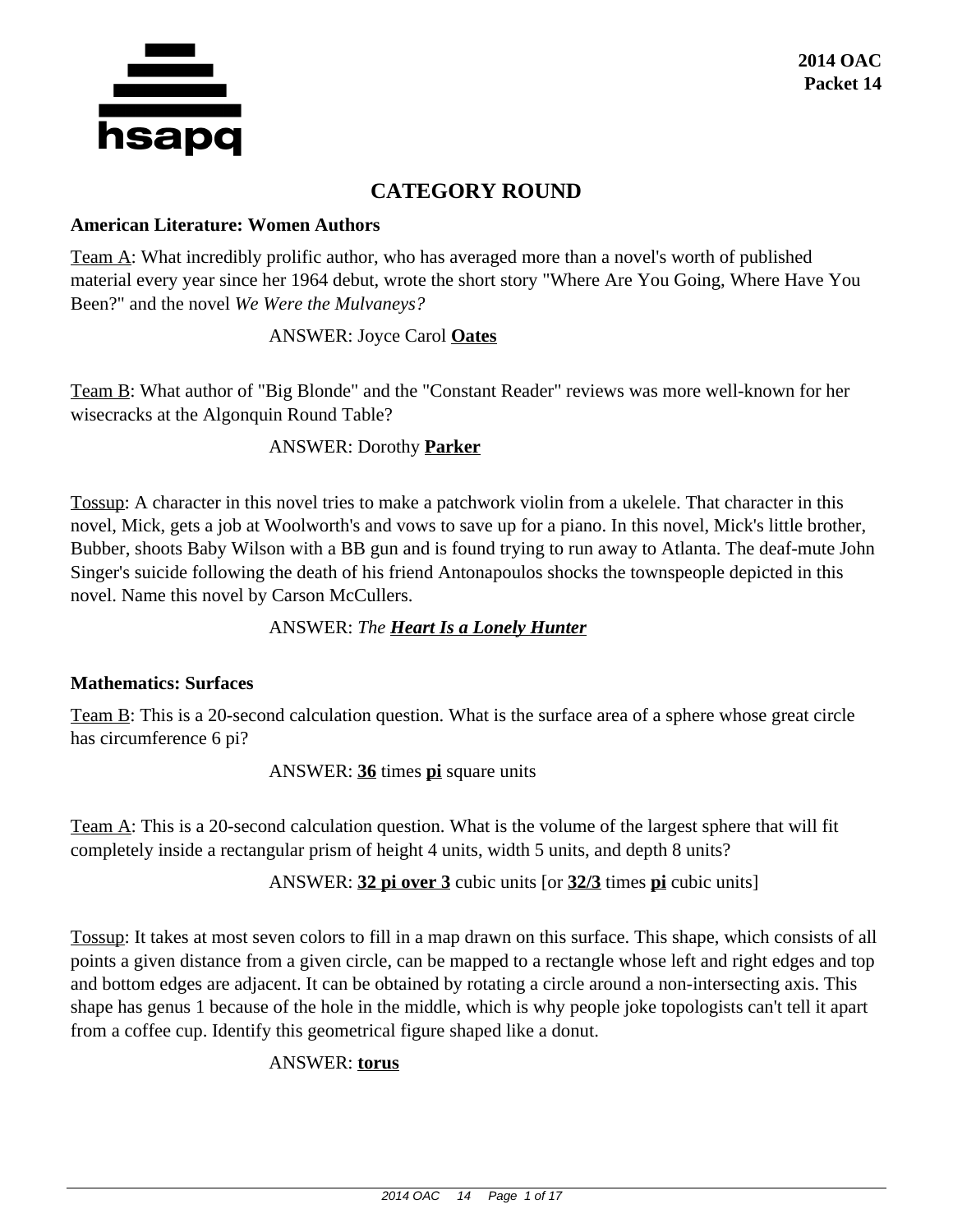## **World History: Biographers**

Team A: Asser wrote a life of what famous king of Wessex?

## ANSWER: **Alfred the Great**

Team B: What Scotsman is most famous for his life of Samuel Johnson?

## ANSWER: James **Boswell**

Tossup: With his uncle Bernard, this ruler led a campaign that defeated Lombard forces under Desiderius and gave their land to Pope Adrian III. This ruler's life was chronicled by the biographer Einhard. This king initially ruled with his brother, Carloman, until 771. This King of the Franks's grandsons, including Lothair and Louis the German, split his empire in the Treaty of Verdun. Name this son of Pepin the Short who was crowned Emperor of the Romans by Leo III on Christmas Day 800.

# ANSWER: **Charlemagne** [or **Charles the Great**; or **Carolus Magnus**; or **Charles I**; prompt on **Charles**]

### **Fine Arts: Modern Painters**

Team B: Name the abstract expressionist artist of *Lavender Mist,* who was nicknamed "Jack the Dripper" due to his unusual painting style.

## ANSWER: Jackson **Pollock** [or Paul Jackson **Pollock**]

Team A: Name the artist who illustrated Samuel Beckett's *Fizzles,* but is better known for his many images of flags.

### ANSWER: Jasper **Johns**

Tossup: This painter's *Still Life with Ginger Pot I* came from his brief flirtation with Cubism. He painted bits of colored paper and plastic stuck to a lozenge-shape in an unfinished "victory" version of his most famous artwork. Across three block in another of his paintings, grey dots appear and disappear via an optical illusion. The city grid of Manhattan and a kind of dance music influenced his most famous painting. Name this Dutch-born painter of *Broadway Boogie-Woogie*.

> ANSWER: Pieter (Piet) Cornelis **Mondrian** [or Mondriaan; not that the pronunciation is different or anything]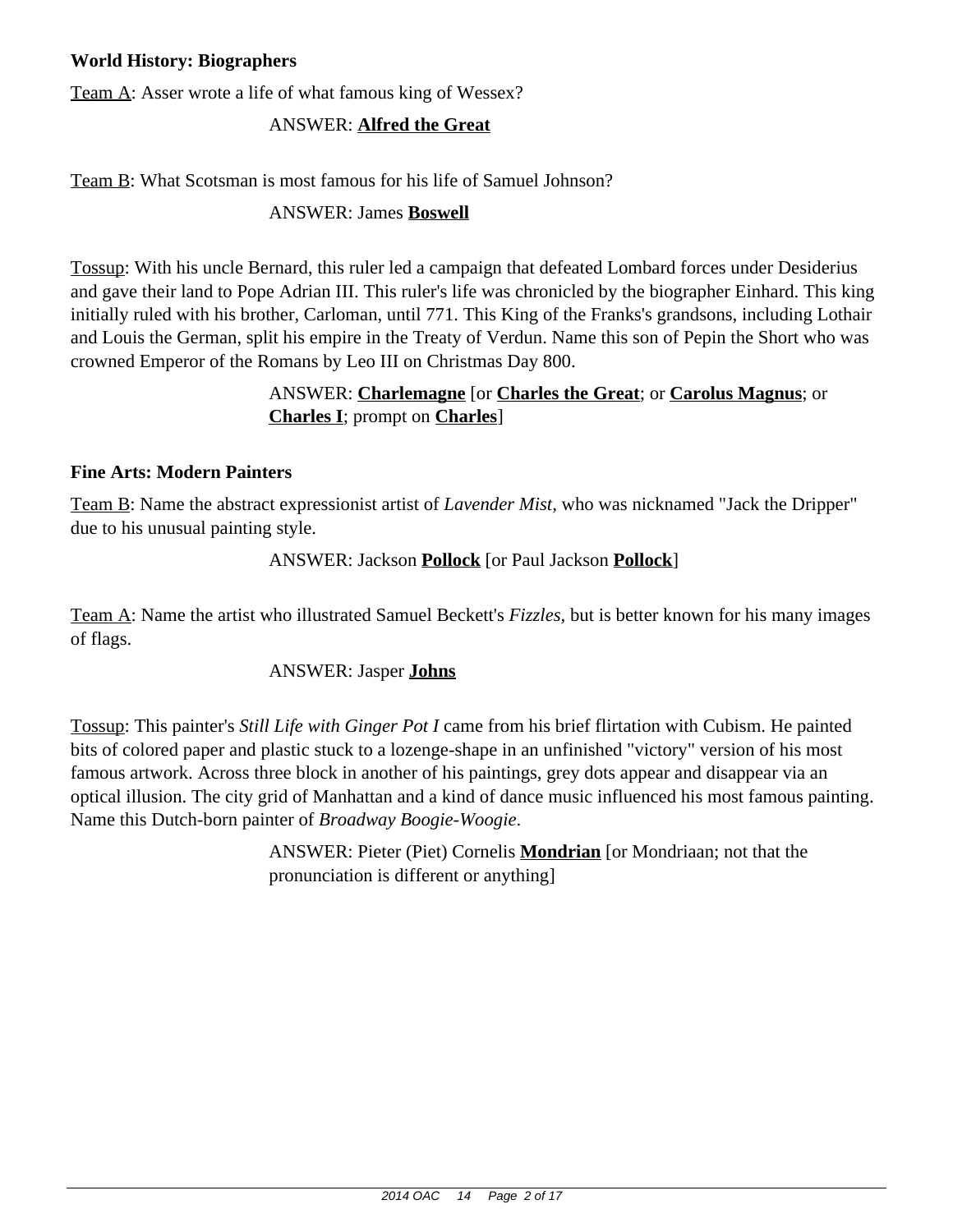## **Life Sciences: Cells**

Team A: What cells deliver oxygen to tissues?

# ANSWER: **red blood** cells [or **RB**Cs; or **erythrocyte**s]

Team B: Chondrocytes are the only cells found in what connective tissue located in the discs between vertebrae and the outer ear?

## ANSWER: **cartilage**

Tossup: During these cells's development, they go from double-negative to double-positive to single-positive. These cells are further classified based on what MHC complex they recognize, as they contain one or both of the CD4 or CD8 markers. Along with macrophages, HIV infects a type of these cells. Like NK cells and B cells, these cells are classified as lymphocytes, and have types like cytotoxic and helper. Name this type of white blood cell that matures in the thymus.

> ANSWER: helper **T** cells [prompt on **lymphocyte** until it is read; prompt on **white blood cell** until it is read]

## **World Literature: British Literature**

Team B: What "Angry Young Man" wrote the play *Look Back in Anger*?

ANSWER: John **Osborne**

Team A: What British poet was married to Sylvia Plath?

# ANSWER: Ted **Hughes**

Tossup: The protagonist of a novel by this author convinces Captain Anderson to allow James Colley to perform a religious service on Anderson's ship. In another of his novels, Christopher Martin recounts his life as he dies in the North Atlantic. This author of *Rites of Passage* and *Pincher Martin* described how a dead parachutist frightens a group of boys, who mistake the body for "the Beast" that haunts the island on which they have been stranded. Name this British novelist of *Lord of the Flies.*

ANSWER: William **Golding**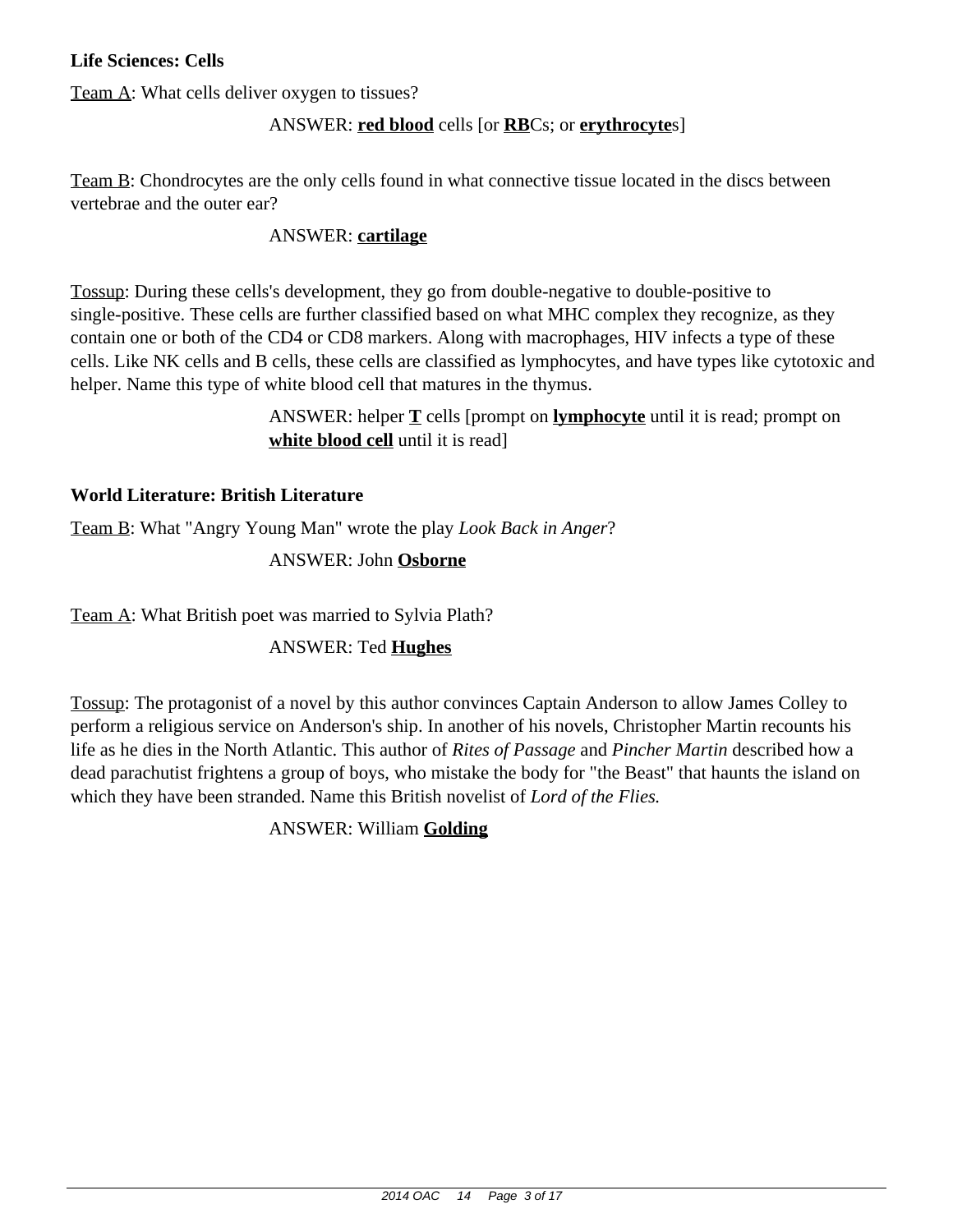## **US Government/Economics: What's up in Washington?**

Team A: What second largest aerospace and defense contractor was founded in Seattle and produces a helicopter called the Chinook?

## ANSWER: **Boeing**

Team B: In February 2014, Governor Jay Inslee announced he wanted to end what controversial practice, legal in 32 states and most common in Texas?

# ANSWER: the **death penalty** [or **capital punishment**]

Tossup: In Washington state, John Braun introduced a measure to stop individual cities from changing this value after residents of SeaTac voted in 2013 to raise it. In a December 2013, speech, Barack Obama claimed this value in real terms was "below where it was when Harry Truman was in office." Fast Food Forward aims to increase this value for fast food workers. Thirteen states increased this value at the start of 2014. Name this value that, at the federal level, is currently set at seven dollars and twenty-five cents an hour.

### ANSWER: **minimum wage**

### **Physical Sciences: Integrals**

Team B: When written in integral form, which one of Maxwell's laws says that the surface integral of B dot dA equals zero? It prohibits the existence of magnetic monopoles.

## ANSWER: **Gauss**'s Law for **Magnetism** [prompt on **Gauss**'s Law]

Team A: One can find what point by integrating the quantity rho dV and then dividing by the total mass? Calculations in mechanics can be simplified by just treating gravity as acting on this point.

### ANSWER: **center of mass** or **center of gravity**

Tossup: This quantity is the negative line integral of electric field between two points. Its corresponding unit is Joules per Coulomb. Its sum around any closed loop in a circuit must be zero. The change in this quantity across a resistor equals the current times the resistance by Ohm's Law. Name this quantity also known as electric potential difference, which is supplied by batteries.

> ANSWER: **voltage** [or **voltage drop**; or electric **potential** difference until it is read; do not accept or prompt on "potential energy"]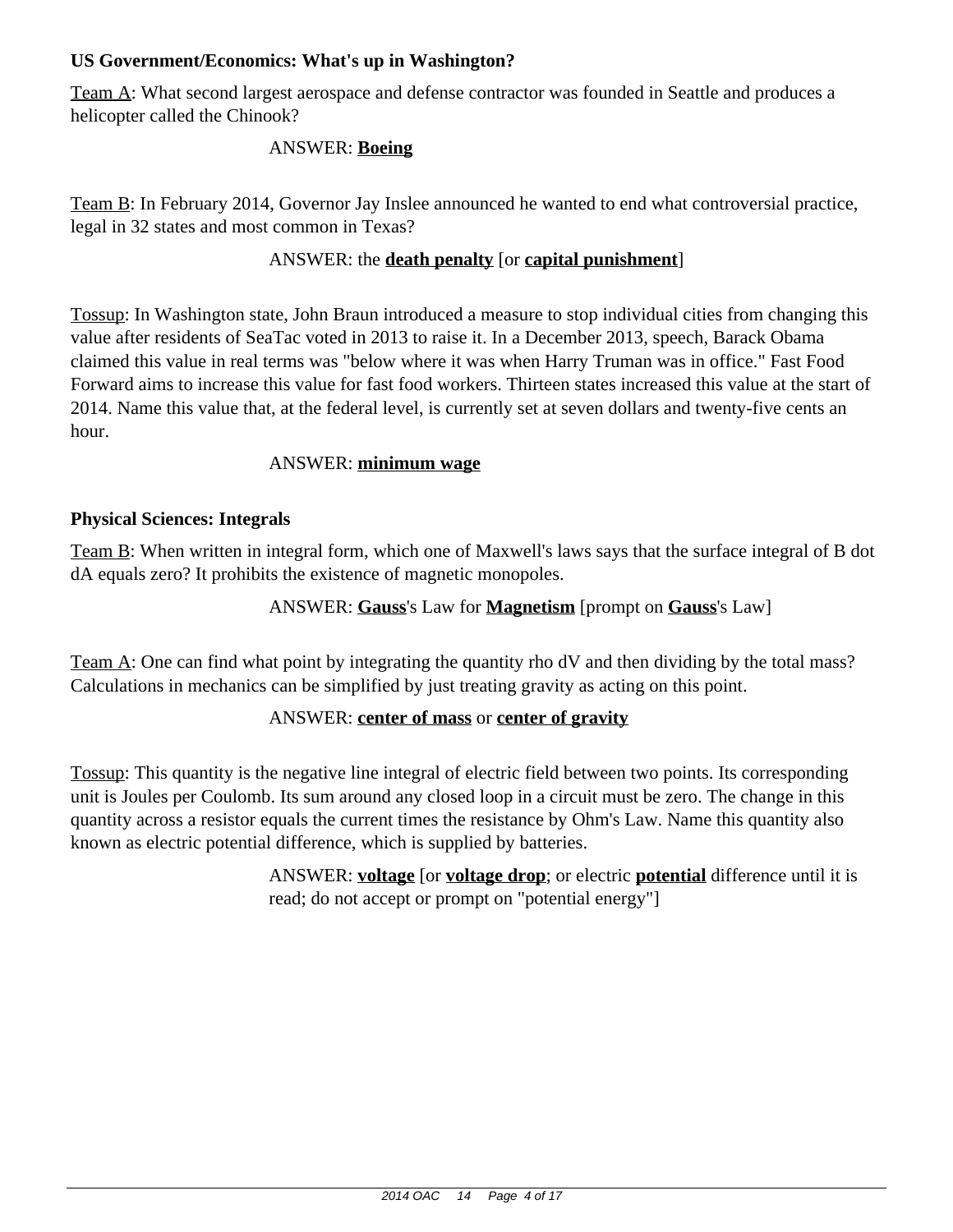## **World Geography: National Parks**

Team A: Banff National Park is located in what Canadian province that has its capital at Edmonton?

## ANSWER: **Alberta**

Team B: Hamat Tiberias is a national park in what country that encompasses the Negev desert?

## ANSWER: **Israel**

Tossup: This country's northernmost point is a cape named after the philanthropist Morris Jesup. The capital of this country was originally known as "Godt-Haab." It is home to the world's largest national park, and its northern peninsula is named "Peary Land" after the explorer Robert Peary. This island's name was supposedly given by Erik the Red as a way to attract settlers. Name this largest island in the world, which despite greater autonomy, is still controlled by Denmark.

# ANSWER: **Greenland** [or **Kalaallit Nunaat**]

## **American History: Scandals**

Team B: What Vice-President was forced to resign after he was convicted of tax fraud?

# ANSWER: Spiro **Agnew**

Team A: As president, Bill Clinton had an affair with what White House intern?

# ANSWER: Monica **Lewinsky**

Tossup: Francis Dana declined to participate in this event, leading to the appointment of the future fifth Vice-President. The main participants in this event returned home, eventually leading to William Vans Murray taking over the proceedings. During it, an American called out "No, no, not a sixpence!" This event featured Charles C. Pinckney, John Marshall, and Elbridge Gerry taking offense to agents of Foreign Minister Talleyrand. Name this 1797 scandal in which three French diplomats demanded bribes from an American delegation.

ANSWER: **XYZ** Affair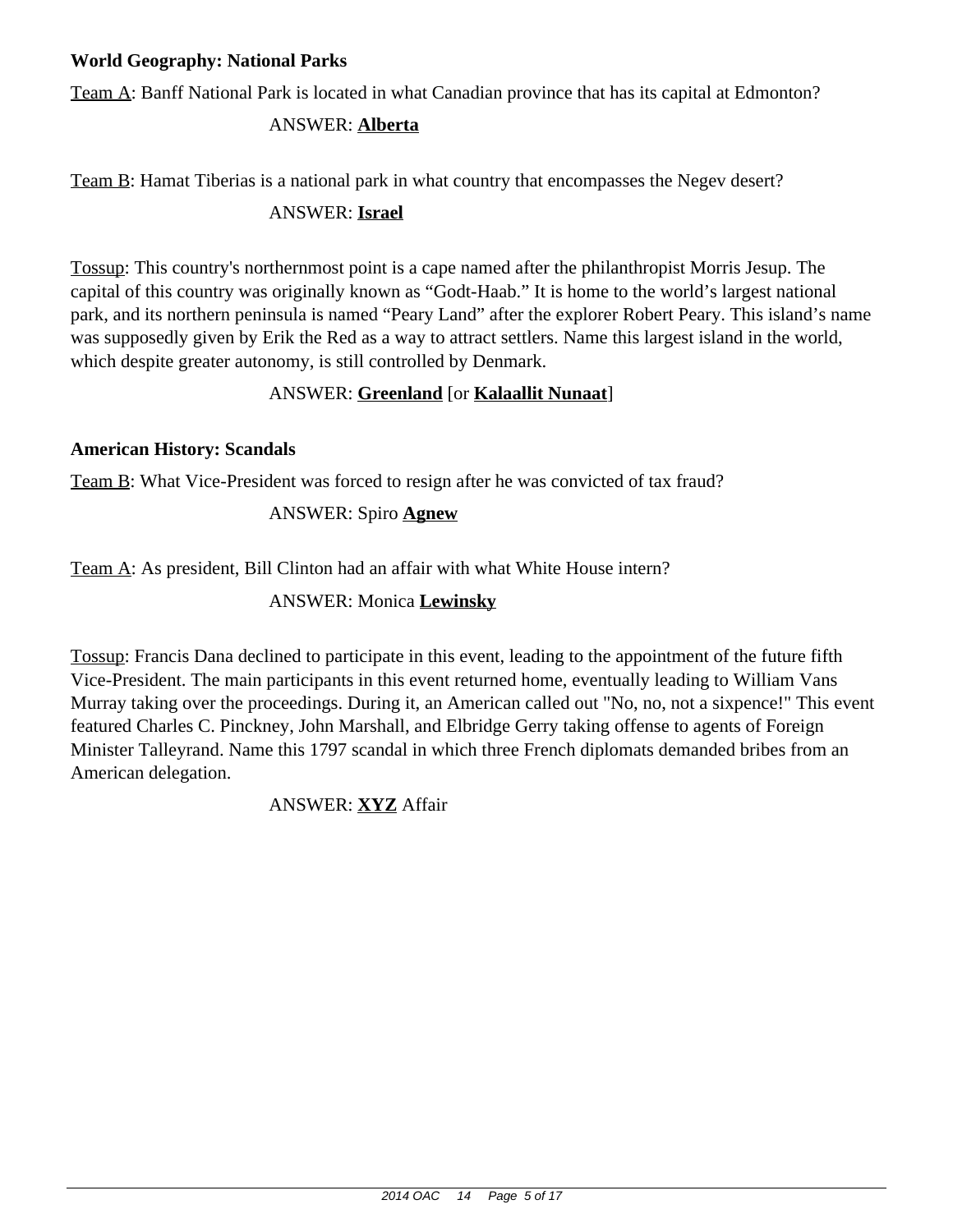1. What African country has its capital at Accra?

2. What company purchased Motorola and created the Nexus series of phones?

3. What Sumerian hero kills the Bull of Heaven in his namesake epic?

4. What Soviet leader introduced the policies of "glasnost" and "perestroika"?

5. What last name was shared by the German linguists Jacob and Wilhelm who collected folktales?

6. Peter Cooper and Benjamin Butler ran under the banner of what political party that advocated paper money?

7. Hydrochloric acid is the main component of what acid secreted into the stomach?

8. What name is given to the taxonomic rank below family but above species?

9. What composer excerpted the popular hit "On The Trail" from his *Grand Canyon Suite?*

10. What name is given to the mythological creature with the head of an eagle and the body of a lion?

11. What element with atomic number 79 is dissolved by aqua regia?

12. What organs do many fish use to extract oxygen from the water and excrete carbon dioxide?

13. What popular Roman general, whose death cast popular suspicion on Tiberius, retrieved the Roman standards previously lost at Teutoberger Forest?

14. In *Song of Myself,* what does Walt Whitman refer to as "the beautiful uncut hair of graves"?

15. What is the largest moon of Jupiter?

16. What powerful character gives lengthy speeches justifying his actions in the third book of *Paradise Lost*?

17. What Pacific territory of the United States has its capital at Hagatna?

18. What Catholic novelist wrote *The Power and the Glory*?

19. What American inventor created an early rapidly repeating gun used by Union forces during the American Civil War?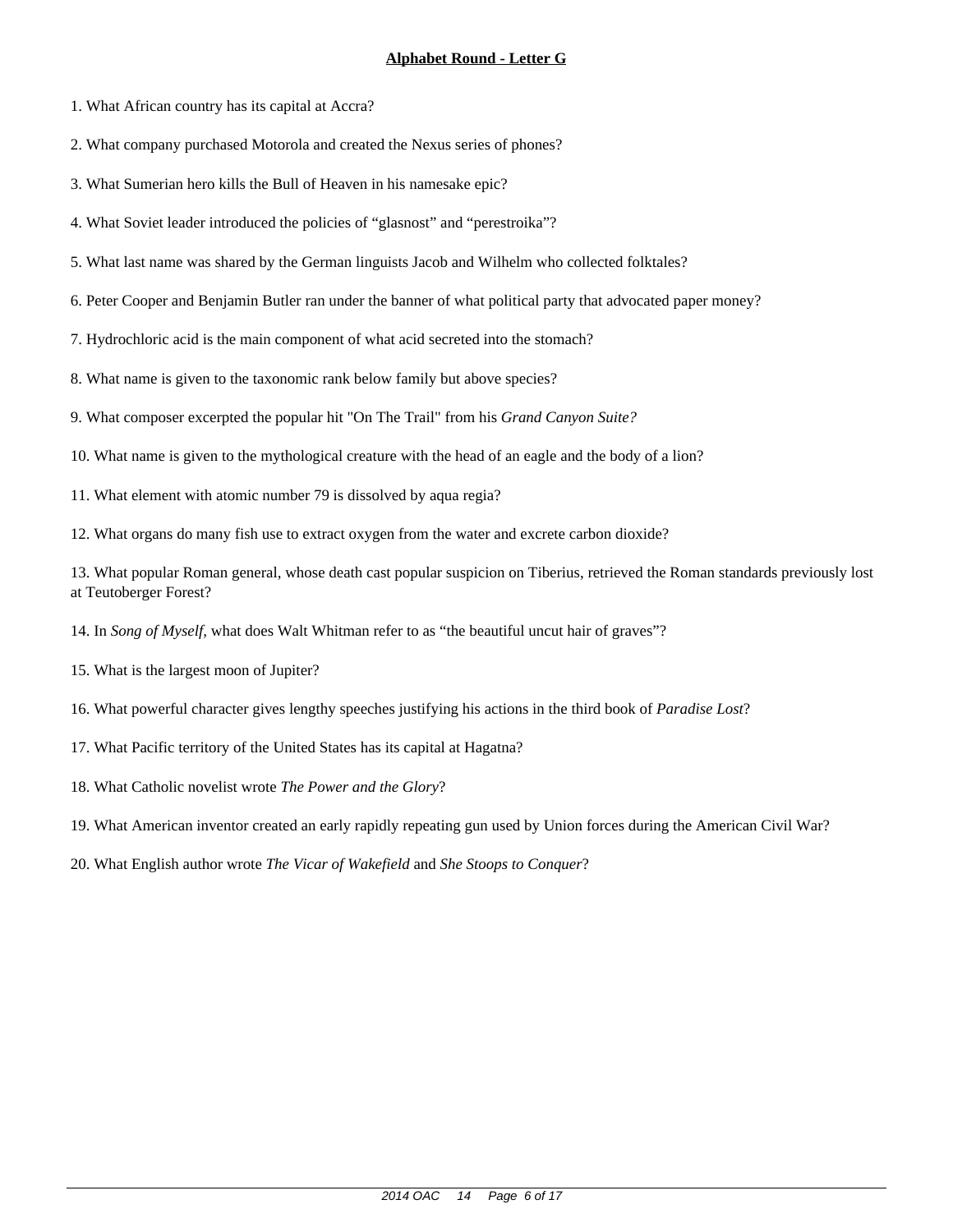# 1. **Ghana**

- 2. **Google**
- 3. **Gilgamesh**
- 4. Mikhail **Gorbachev**
- 5. **Grimm**
- 6. **Greenback** Party
- 7. **gastric** acid
- 8. **genus**
- 9. Ferde **Grofé**
- 10. **griffin**
- 11. **gold**
- 12. **gill**s
- 13. **Germanicus** Julius Caesar
- 14. **grass**
- 15. **Ganymede**
- 16. **God**
- 17. **Guam**
- 18. Graham **Greene**
- 19. Richard **Gatling**
- 20. Oliver **Goldsmith**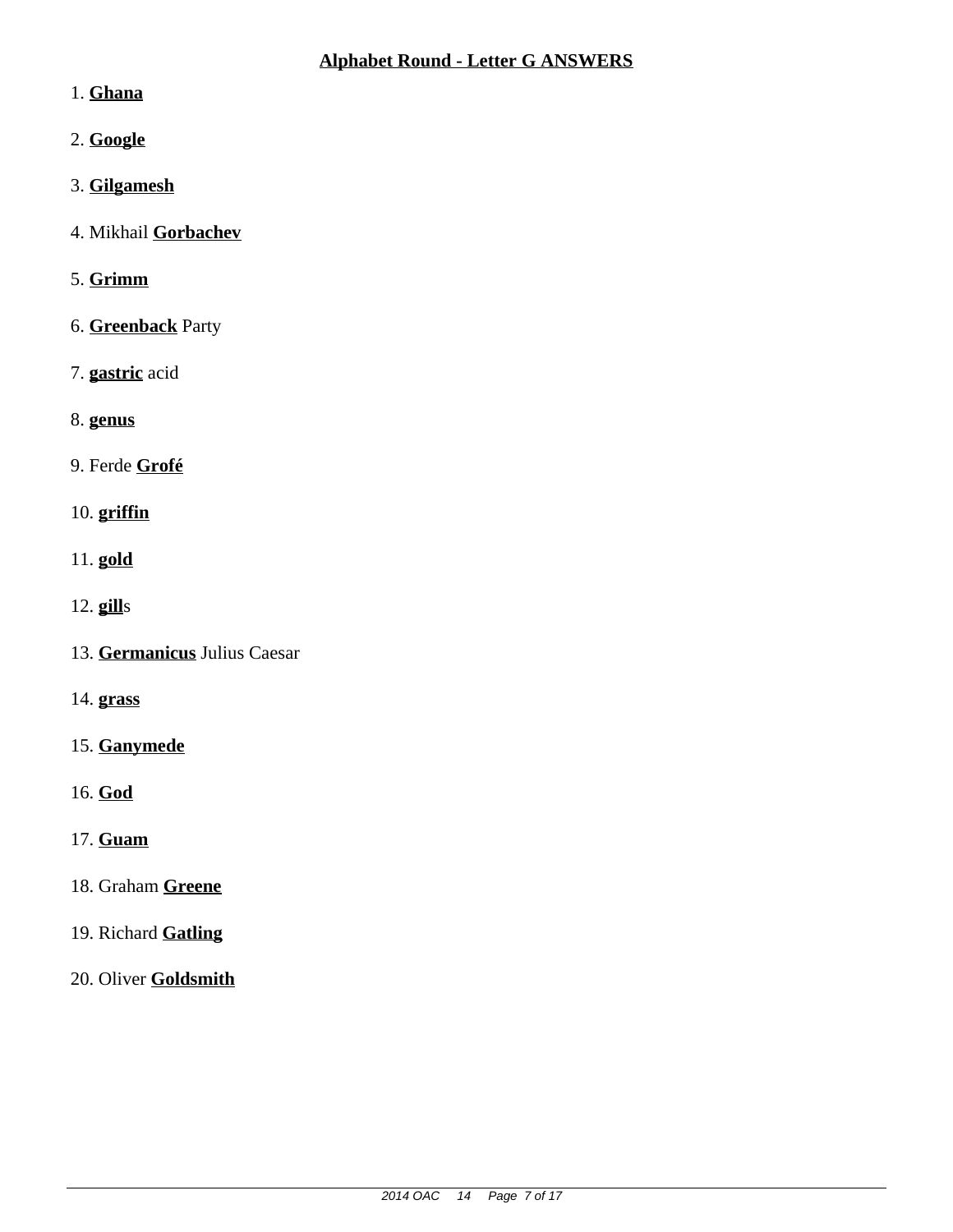# **FINAL ROUND**

1. This man opened one of his oratorios with a C minor overture without cadences at the ends of phrases, called "The Representation of Chaos." This composer wrote a symphony in which musicians snuff out a candle and leave the stage one by one. The second of this composer's twelve London symphonies contains a pianissimo section followed by an unexpected fortissimo chord. Name this Austrian composer of the *Farewell* and *Surprise* symphonies, which are only two of his 104 symphonies. ANSWER: Franz Joseph **Haydn**

153-14-103-14101

2. A documentary about people working in this medium follows Thierry Guetta through his transformation into Mr. Brainwash. This artistic medium depicted in *Exit Through the Gift Shop* is practiced by Banksy. During World War II, this medium was used with the phrase "Kilroy was here." Name this artistic medium that can be signed with a tag, and which is frequently at odds with law enforcement because it can involve vandalizing public property with spray cans.

ANSWER: **graffiti** [or **urban** art; or **street** art; accept **tagging** before it is read]

023-14-103-14102

3. Writers using this language formed such literary movements as the Generation of '98 and the Generation of '27. The author of *Hopscotch* used this language, many of whose 20th-century writers came to prominence in the literary "Boom." This language was used by the author of *Love in the Time of Cholera* and *One Hundred Years of Solitude.* Name this language used by Gabriel Garcia Marquez. ANSWER: **Spanish**

014-14-103-14103

4. Scott Sakaluk studied the chase-away form of this process, whose runaway form was proposed by Fisher, and confirmed by Kirkpatrick and Lande, when high genetic covariance was present. Bateman's principle states that it is dependent on gamete investment. Bowerbirds build elaborate structures in this process, which is prevalent in polygynous (pall-IDGE-in-iss) societies. Male-male competition and female choice are the two main forms of this process. Name this process in which organisms compete for and choose mates, which can be thought of as a special case of natural selection. ANSWER: **sexual** selection [prompt on natural **selection**]

124-14-103-14104

5. In this novel, the lawyer Mr. Green arrives too late to change a dying man's will. One character in this novel falls in love with a young man after being bitten by a dog at his house. This novel's frame story concerns Lockwood, who stays at Thrushcross Grange. This novel's Byronic hero, the rival of Edgar Linton, is a dark orphan from the streets of London. Name this novel about the destructive love between Catherine Earnshaw and Heathcliff, by Emily Bronte. ANSWER: *Wuthering Heights*

192-14-103-14105

6. This object provoked a rebellion in Cornwall that Edward Seymour crushed at the Battle of Sampford Courtenay. Introduced under the Act of Uniformity, this object is the origin of the phrases "in our time" and "vile bodies." It is also the source of the phrase "till death do us part" used in wedding vows. It was introduced during Edward VI's reign under the supervision of Thomas Cranmer. Name this religious text that contains the standard liturgy of the Anglican Communion. ANSWER: the **Book of Common Prayer**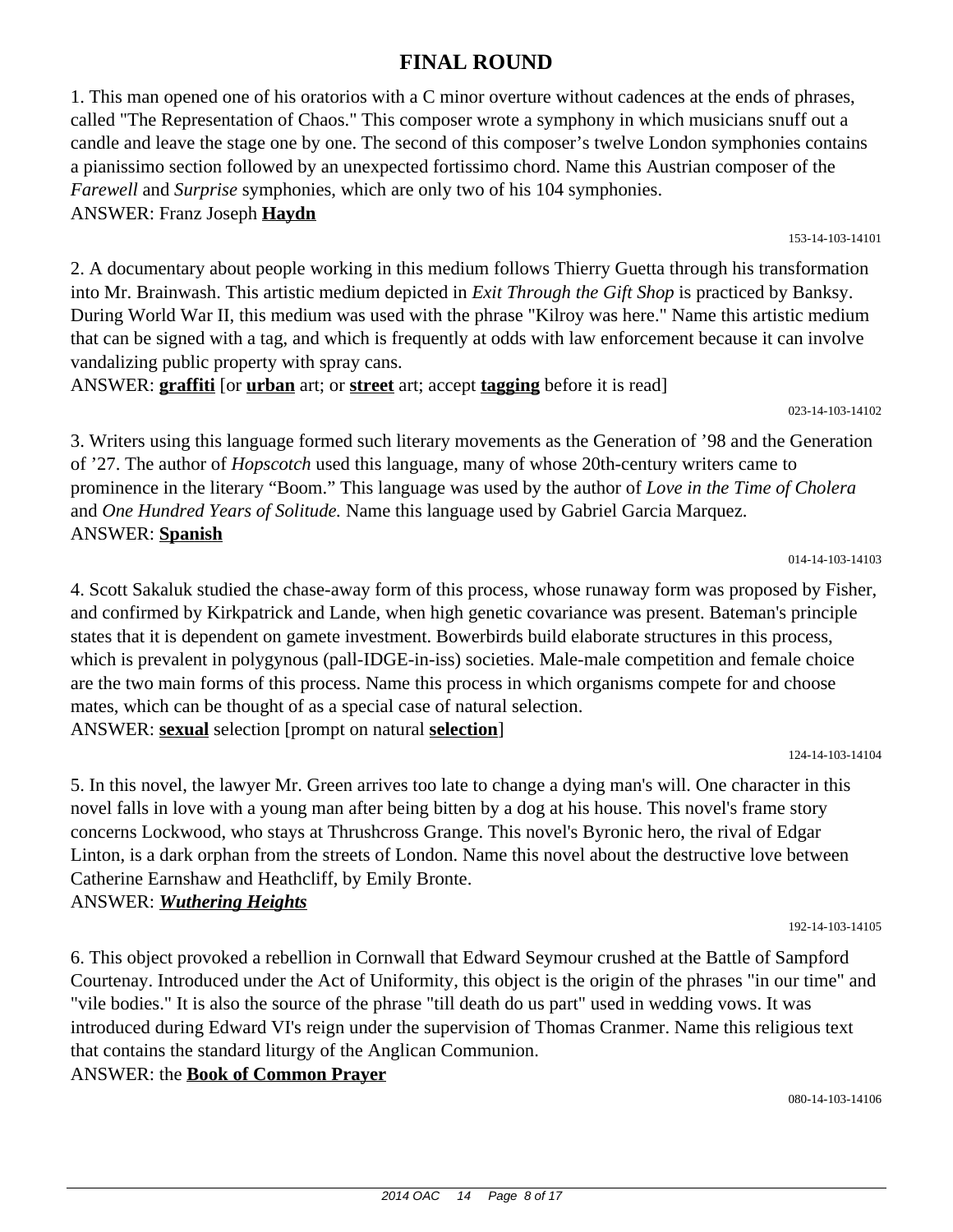7. These objects are slowed by viscous drag in a dashpot. They are described by a second-order differential equation with characteristic frequency equal to the square root of k over m. A mass hanging from one of them will be displaced by a distance of m g over k. The restoring force on these objects is proportional to the displacement in their total length according to Hooke's law, making them harmonic oscillators. Name these metal coils that store energy by being stretched or compressed.

ANSWER: **spring**s [prompt on simple **harmonic oscillator**s until it is read]

132-14-103-14107

8. This character was the sister of Euryale (yur-ee-AH-lay) and Stheno (suh-THEE-noh), who were likewise daughters of Phorcys (FORK-iss) and Ceto (SEE-toh). She was punished by Athena after an encounter in a temple with Poseidon, and she was later targeted on a man who used winged sandals and a helm of invisibility on a mission from Polydectes (PAH-lee-DEK-teez). Pegasus came out of her neck after Perseus beheaded her. Name this snake-haired Gorgon whose gaze turned men to stone. ANSWER: **Medusa**

019-14-103-14108

9. By Classical times, the rarely seen imperative mood of this tense was used chiefly to write wide-ranging rules in legal documents. In the third conjugation, the indicative active form of this tense is created by removing "E-R-E" from the second principal part and adding "-am," (AHM) "-es," (ACE) "-et," (ATE) "-emus," (AIM-us) "-etis," (ATE-iss) "-ent" endings. In first and second conjugation, it ends with "bo," "bis," "bit," "bimus," "bitis," or "bunt." Identify this Latin verb tense used to indicate actions that will be in progress after the present time.

ANSWER: Latin **future** tense [do not accept "future perfect"]

019-14-103-14109

023-14-103-14110

10. A large population of albino people lives on this lake's largest island, Ukerewe (OO-kay-RAY-way) Island. The Winam Gulf of this lake is the site of Homa Bay and the port city of Kisumu (kiss-OO-moo). James Ogwang brought South American weevils to combat this lake's problem with the invasive water hyacinth. This lake receives the Kagera (kah-GAIR-uh) River to its west, and is the source of the White Nile. Name this East African lake that is the second largest freshwater lake in the world and the largest overall in Africa.

# ANSWER: Lake **Victoria**

11. One of this author's narrators revels in his toothache and liver problems, explaining the joy that smart men find in inertia before recalling a night with the prostitute Liza. In another novel by him, an atheist college student tells of Jesus's imprisonment in the parable of the Grand Inquisitor. This author of *Notes from Underground* also created Smerdyakov (SMUR-juh-koff), who lives with his legitimate brothers Dimitri, Ivan, and Alyosha. Name this Russian author of *The Brothers Karamazov* and *Crime and Punishment.*

# ANSWER: Fyodor **Dostoevsky**

12. This artist's *Separation of Light from Darkness* is surrounded by four ignudi. James Beck has criticized the 1980 to 1994 project to restore this man's paintings. This artist painted a critic with donkey ears and snake-covered genitalia in his largest painting, which includes a self-portrait as St. Bartholomew holding his flayed skin. He also created a painting in which the fingers of God and Adam nearly touch. Name this Renaissance painter of the Sistine Chapel ceiling.

ANSWER: **Michelangelo** Buonarroti

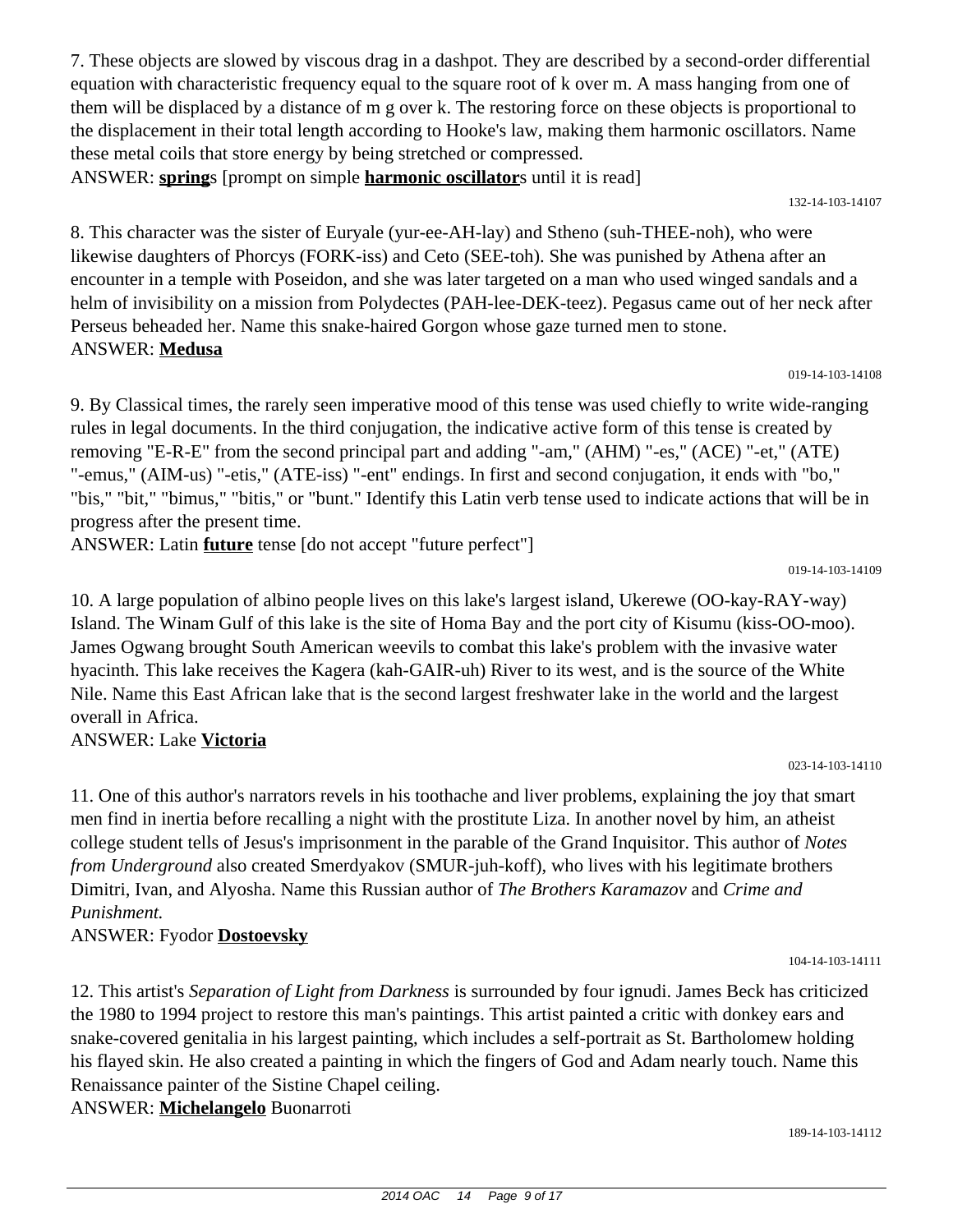13. Charles Cheswick drowns himself in this work after the protagonist refuses to protest against cigarette rationing. "Rub-a-Dub" George Sorenson captains a ship on a fishing trip in this work, which sees a vote about watching the World Series. The narrator of this work has a belief in a machine called The Combine, and a group of characters in this novel are separated into the Acutes and the Chronics and are watched over by Nurse Ratched. Name this novel in which Chief Bromden suffocates the lobotomized McMurphy and escapes from a mental hospital, a work of Ken Kesey.

#### ANSWER: *One Flew Over the Cuckoo's Nest*

14. Mikhail Chumakov led a Research Institute focusing on this disease in the Soviet Union. Two of the men who studied how to cure this were the scientists H.R. Cox and Hilary Koprowski. In trying to stop this disease, Thomas Francis Jr. directed a nationwide field trial that involved nearly two million children. This disease was the original focus of the March of Dimes, and it led to many patients being place in "iron lungs." This disease had two different vaccines developed in the 1950s. Name this disease that was rampant before the oral and injected vaccines were created by Albert Sabin and Jonas Salk. ANSWER: **polio**myelitis [or **infantile paralysis**]

023-14-103-14114

15. Gilbert Ryle described a theory of this thinker as the "ghost-in-the-machine" concept of mind. He offered a proof for God in a treatise that imagines a situation where all sensory and even mental experiences were unreliable. In *Discourse on Method,* he showed that his own existence was the only fact it was impossible to doubt. Name this French philosopher who proved his own existence with the argument "I think, therefore I am."

ANSWER: René **Descartes**

16. In this year, two million people joined a human chain called the Baltic Way across Estonia, Latvia, and Lithuania. Also in this year, Hungary removed the defenses on its Austrian border, eventually resulting in protests whose participants overwhelmed guards, walked through Checkpoint Charlie, and chipped off souvenirs from a defunct barrier. Name this year that included the fall of many Communist regimes and the destruction of the Berlin Wall. ANSWER: 19**89**

080-14-103-14116

121-14-103-14115

17. Plato stated that this action is an undesirable release from a "guard-post," and that perpetrators of this action should have unmarked graves. A French thinker compared differing rates for this action between Catholics and Protestants, and stated that soldiers performed it more often than civilians; that thinker divided this action into egoistic, altruistic, fatalistic, and anomic types. Identify this action central to an Emile Durkheim work, the act of taking one's own life. ANSWER: **suicide** [or equivalents]

189-14-103-14117

18. During this conflict, the Ferdinand II defeated the "Winter King" Frederick V at the Battle of White Mountain. Some of this war's conflicts were resolved by the Treaty of Lubeck. The Catholic League was defeated at the Battle of Breitenfeld in this war by Gustavus Adolphus, whose forces defeated Wallenstein. The Bohemian Revolt occurred at the beginning of this war. Name this war ended by the peace of Westphalia that lasted from 1618 to 1648. ANSWER: **Thirty Years'** War

105-14-103-14118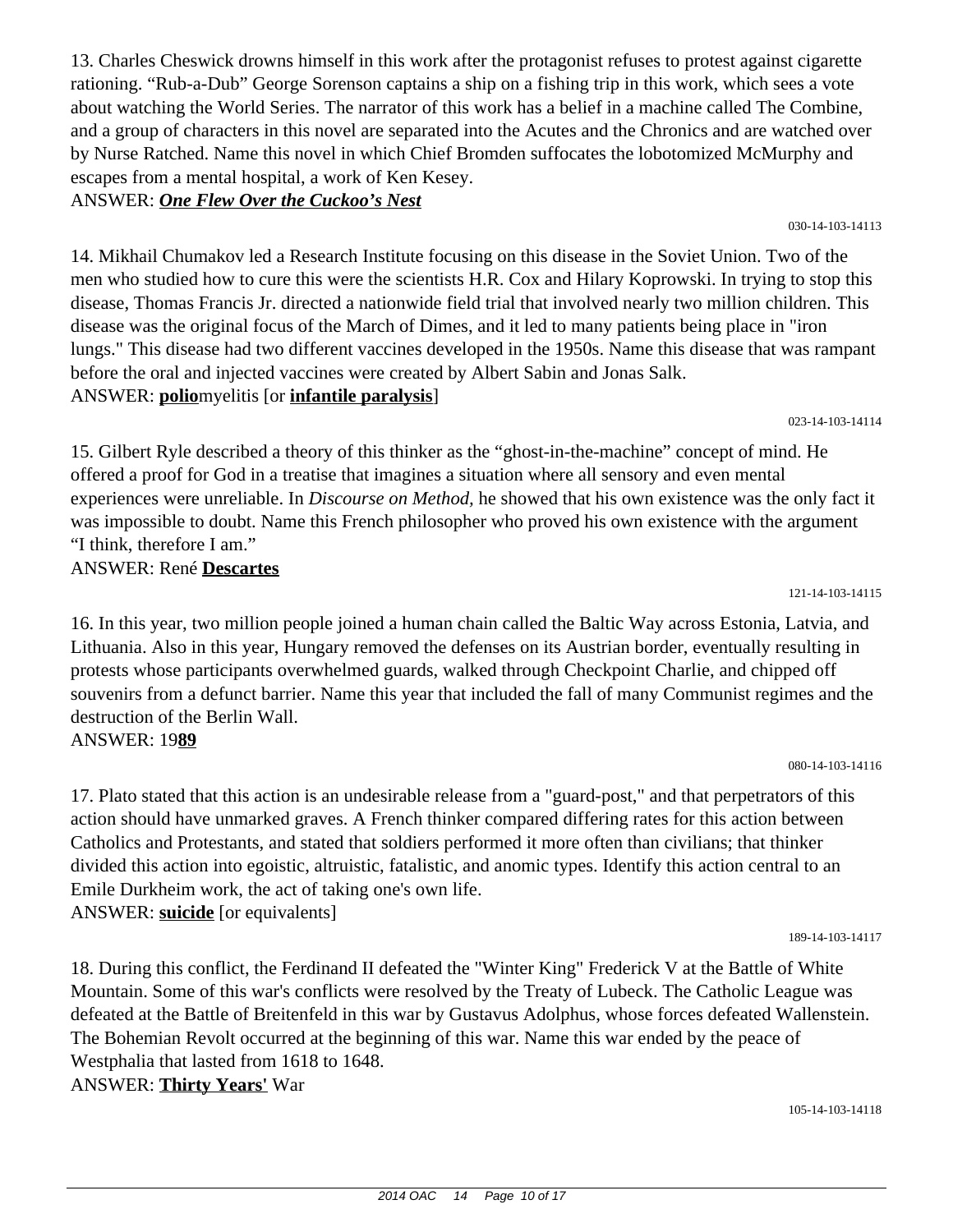19. During this battle, the Ninth Corps took three hours to get across the Lower Bridge, which was subsequently called the Burnside Bridge. This battle was shortly preceded by both the Battle of South Mountain and Stonewall Jackson's capture of Harpers Ferry. The outcome of this battle allowed for the issuing of the Emancipation Proclamation and stopped the advance of the Confederate army into Maryland. Name this 1862 Civil War battle that was a Union victory and the single bloodiest day of the war. ANSWER: Battle of **Antietam** [or Battle of **Sharpsburg**]

023-14-103-14119

20. On an NFPA label, the square of this color, located on the left, indicates health hazards. Light shining through a colloid produces this color in the Tyndall effect. Anhydrous cobalt chloride, used as a desiccant, is this color, as is solid hydrated copper nitrate. In basic solutions, bromothymol sulfone phthalein (THAY-lean) will turn this color. In a flame test, most alcohols will burn this color. In CPK modeling kits, nitrogen is represented with this color. Name this color into which litmus paper turns in sodium hydroxide or other basic solutions.

ANSWER: **blue**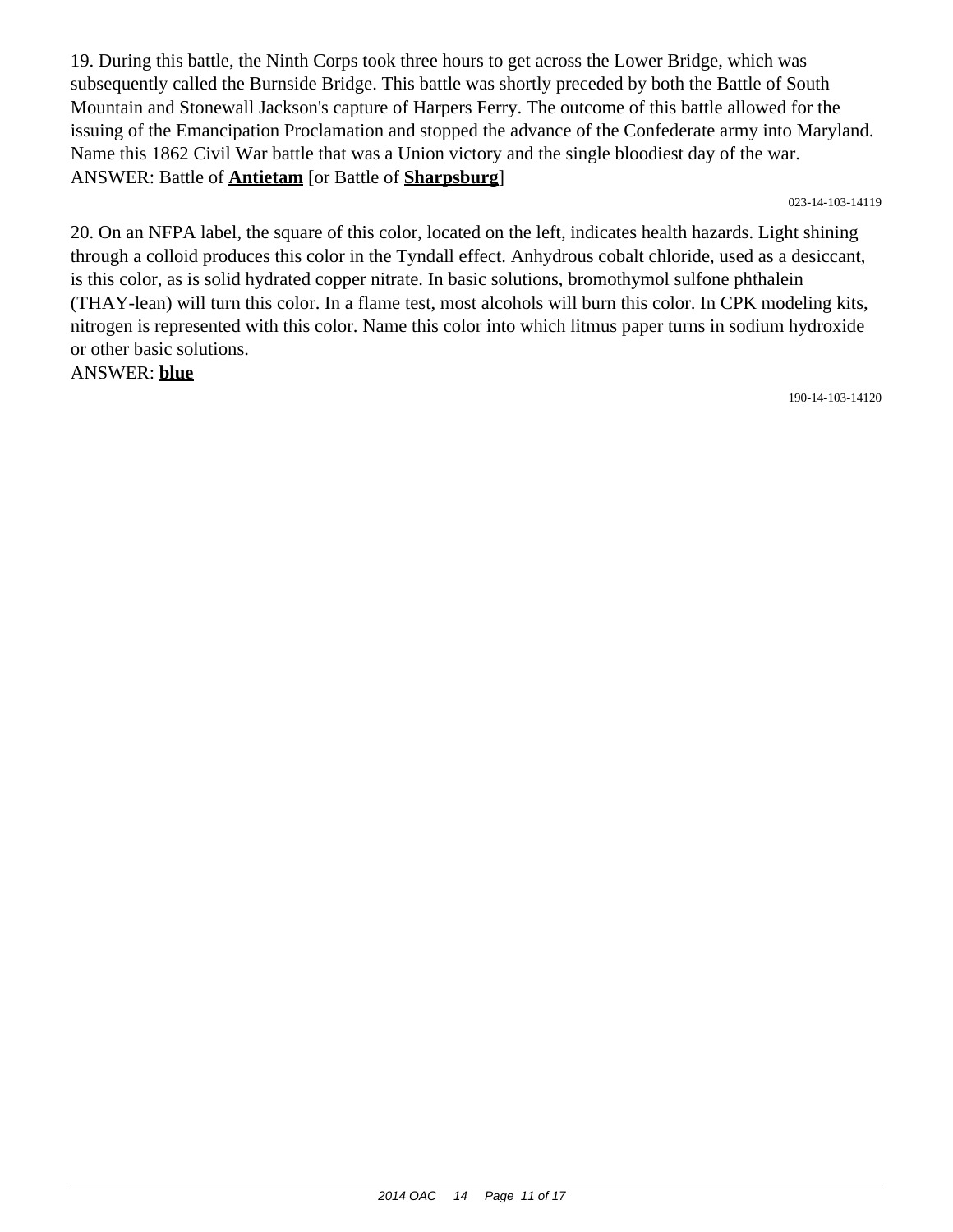1. What African country has its capital at Accra?

2. What company purchased Motorola and created the Nexus series of phones?

3. What Sumerian hero kills the Bull of Heaven in his namesake epic?

4. What Soviet leader introduced the policies of "glasnost" and "perestroika"?

5. What last name was shared by the German linguists Jacob and Wilhelm who collected folktales?

6. Peter Cooper and Benjamin Butler ran under the banner of what political party that advocated paper money?

7. Hydrochloric acid is the main component of what acid secreted into the stomach?

8. What name is given to the taxonomic rank below family but above species?

9. What composer excerpted the popular hit "On The Trail" from his *Grand Canyon Suite?*

10. What name is given to the mythological creature with the head of an eagle and the body of a lion?

11. What element with atomic number 79 is dissolved by aqua regia?

12. What organs do many fish use to extract oxygen from the water and excrete carbon dioxide?

13. What popular Roman general, whose death cast popular suspicion on Tiberius, retrieved the Roman standards previously lost at Teutoberger Forest?

14. In *Song of Myself,* what does Walt Whitman refer to as "the beautiful uncut hair of graves"?

15. What is the largest moon of Jupiter?

16. What powerful character gives lengthy speeches justifying his actions in the third book of *Paradise Lost*?

17. What Pacific territory of the United States has its capital at Hagatna?

18. What Catholic novelist wrote *The Power and the Glory*?

19. What American inventor created an early rapidly repeating gun used by Union forces during the American Civil War?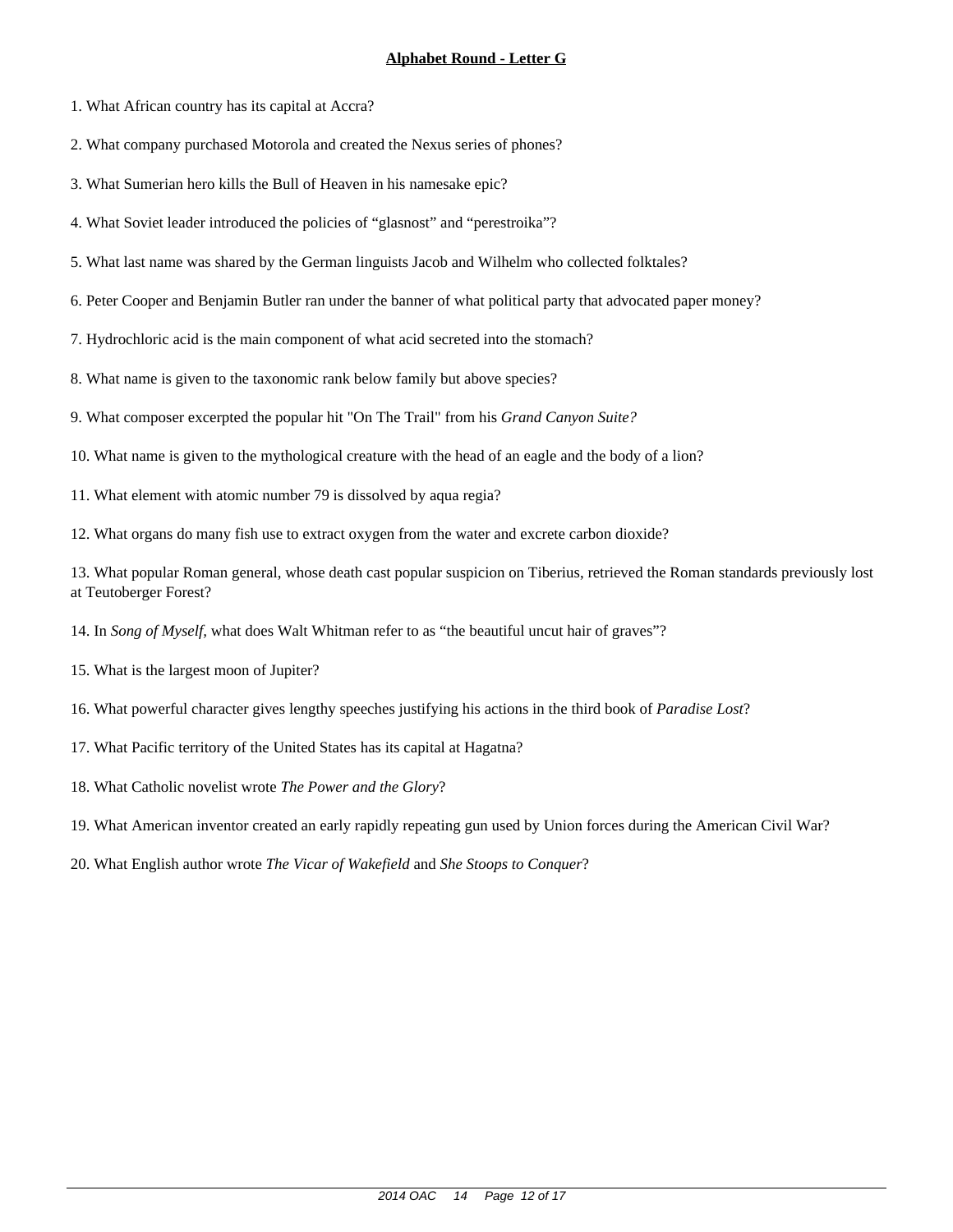1. What African country has its capital at Accra?

2. What company purchased Motorola and created the Nexus series of phones?

3. What Sumerian hero kills the Bull of Heaven in his namesake epic?

4. What Soviet leader introduced the policies of "glasnost" and "perestroika"?

5. What last name was shared by the German linguists Jacob and Wilhelm who collected folktales?

6. Peter Cooper and Benjamin Butler ran under the banner of what political party that advocated paper money?

7. Hydrochloric acid is the main component of what acid secreted into the stomach?

8. What name is given to the taxonomic rank below family but above species?

9. What composer excerpted the popular hit "On The Trail" from his *Grand Canyon Suite?*

10. What name is given to the mythological creature with the head of an eagle and the body of a lion?

11. What element with atomic number 79 is dissolved by aqua regia?

12. What organs do many fish use to extract oxygen from the water and excrete carbon dioxide?

13. What popular Roman general, whose death cast popular suspicion on Tiberius, retrieved the Roman standards previously lost at Teutoberger Forest?

14. In *Song of Myself,* what does Walt Whitman refer to as "the beautiful uncut hair of graves"?

15. What is the largest moon of Jupiter?

16. What powerful character gives lengthy speeches justifying his actions in the third book of *Paradise Lost*?

17. What Pacific territory of the United States has its capital at Hagatna?

18. What Catholic novelist wrote *The Power and the Glory*?

19. What American inventor created an early rapidly repeating gun used by Union forces during the American Civil War?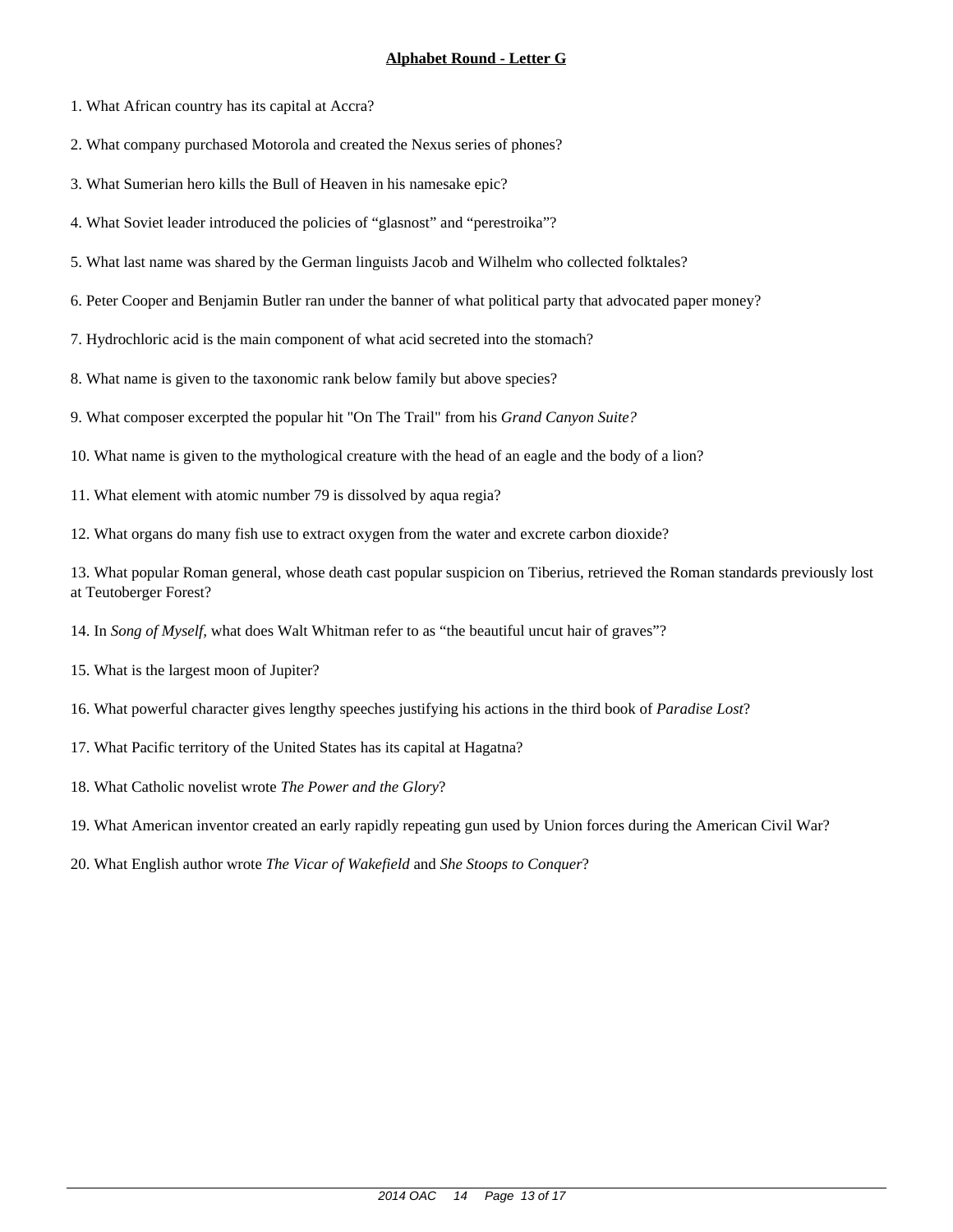1. What African country has its capital at Accra?

2. What company purchased Motorola and created the Nexus series of phones?

3. What Sumerian hero kills the Bull of Heaven in his namesake epic?

4. What Soviet leader introduced the policies of "glasnost" and "perestroika"?

5. What last name was shared by the German linguists Jacob and Wilhelm who collected folktales?

6. Peter Cooper and Benjamin Butler ran under the banner of what political party that advocated paper money?

7. Hydrochloric acid is the main component of what acid secreted into the stomach?

8. What name is given to the taxonomic rank below family but above species?

9. What composer excerpted the popular hit "On The Trail" from his *Grand Canyon Suite?*

10. What name is given to the mythological creature with the head of an eagle and the body of a lion?

11. What element with atomic number 79 is dissolved by aqua regia?

12. What organs do many fish use to extract oxygen from the water and excrete carbon dioxide?

13. What popular Roman general, whose death cast popular suspicion on Tiberius, retrieved the Roman standards previously lost at Teutoberger Forest?

14. In *Song of Myself,* what does Walt Whitman refer to as "the beautiful uncut hair of graves"?

15. What is the largest moon of Jupiter?

16. What powerful character gives lengthy speeches justifying his actions in the third book of *Paradise Lost*?

17. What Pacific territory of the United States has its capital at Hagatna?

18. What Catholic novelist wrote *The Power and the Glory*?

19. What American inventor created an early rapidly repeating gun used by Union forces during the American Civil War?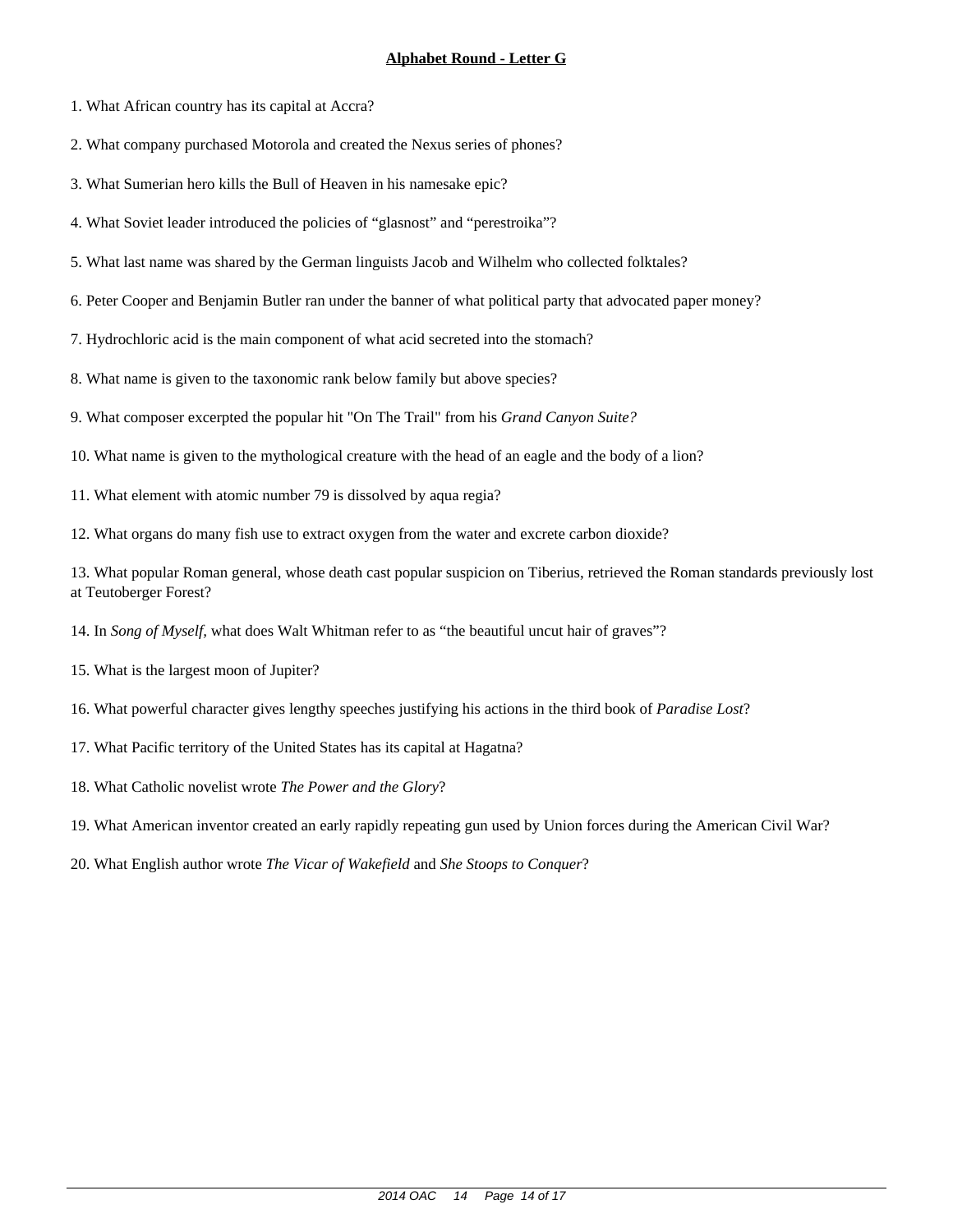1. What African country has its capital at Accra?

2. What company purchased Motorola and created the Nexus series of phones?

3. What Sumerian hero kills the Bull of Heaven in his namesake epic?

4. What Soviet leader introduced the policies of "glasnost" and "perestroika"?

5. What last name was shared by the German linguists Jacob and Wilhelm who collected folktales?

6. Peter Cooper and Benjamin Butler ran under the banner of what political party that advocated paper money?

7. Hydrochloric acid is the main component of what acid secreted into the stomach?

8. What name is given to the taxonomic rank below family but above species?

9. What composer excerpted the popular hit "On The Trail" from his *Grand Canyon Suite?*

10. What name is given to the mythological creature with the head of an eagle and the body of a lion?

11. What element with atomic number 79 is dissolved by aqua regia?

12. What organs do many fish use to extract oxygen from the water and excrete carbon dioxide?

13. What popular Roman general, whose death cast popular suspicion on Tiberius, retrieved the Roman standards previously lost at Teutoberger Forest?

14. In *Song of Myself,* what does Walt Whitman refer to as "the beautiful uncut hair of graves"?

15. What is the largest moon of Jupiter?

16. What powerful character gives lengthy speeches justifying his actions in the third book of *Paradise Lost*?

17. What Pacific territory of the United States has its capital at Hagatna?

18. What Catholic novelist wrote *The Power and the Glory*?

19. What American inventor created an early rapidly repeating gun used by Union forces during the American Civil War?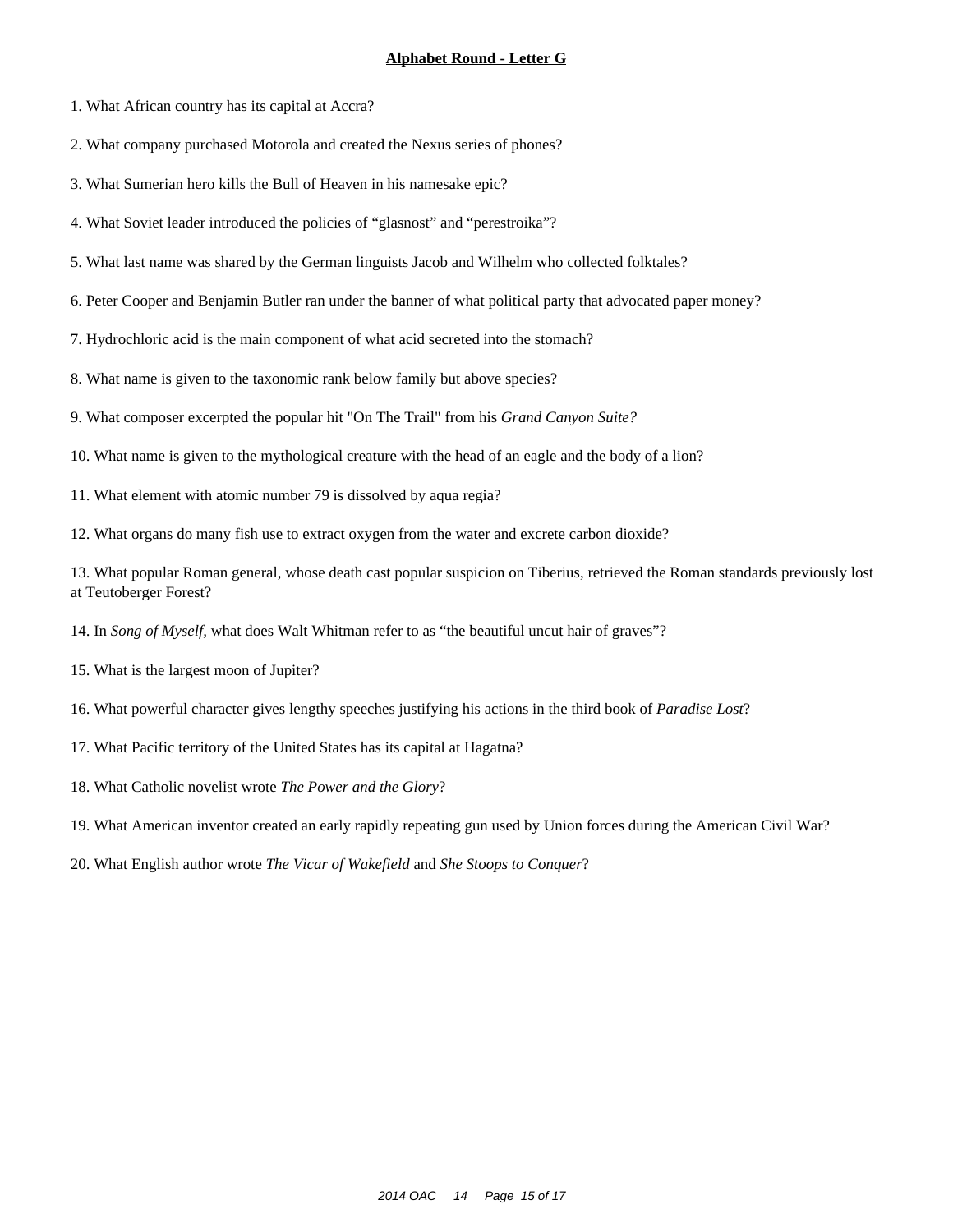| $\overline{4}$ .              |
|-------------------------------|
| $5.$ $\overline{\phantom{a}}$ |
| 6.                            |
|                               |
| 8.                            |
| $9.$ $\overline{\phantom{a}}$ |
|                               |
|                               |
|                               |
|                               |
|                               |
| 15.                           |
|                               |
|                               |
| 18.                           |
|                               |
| 20.                           |